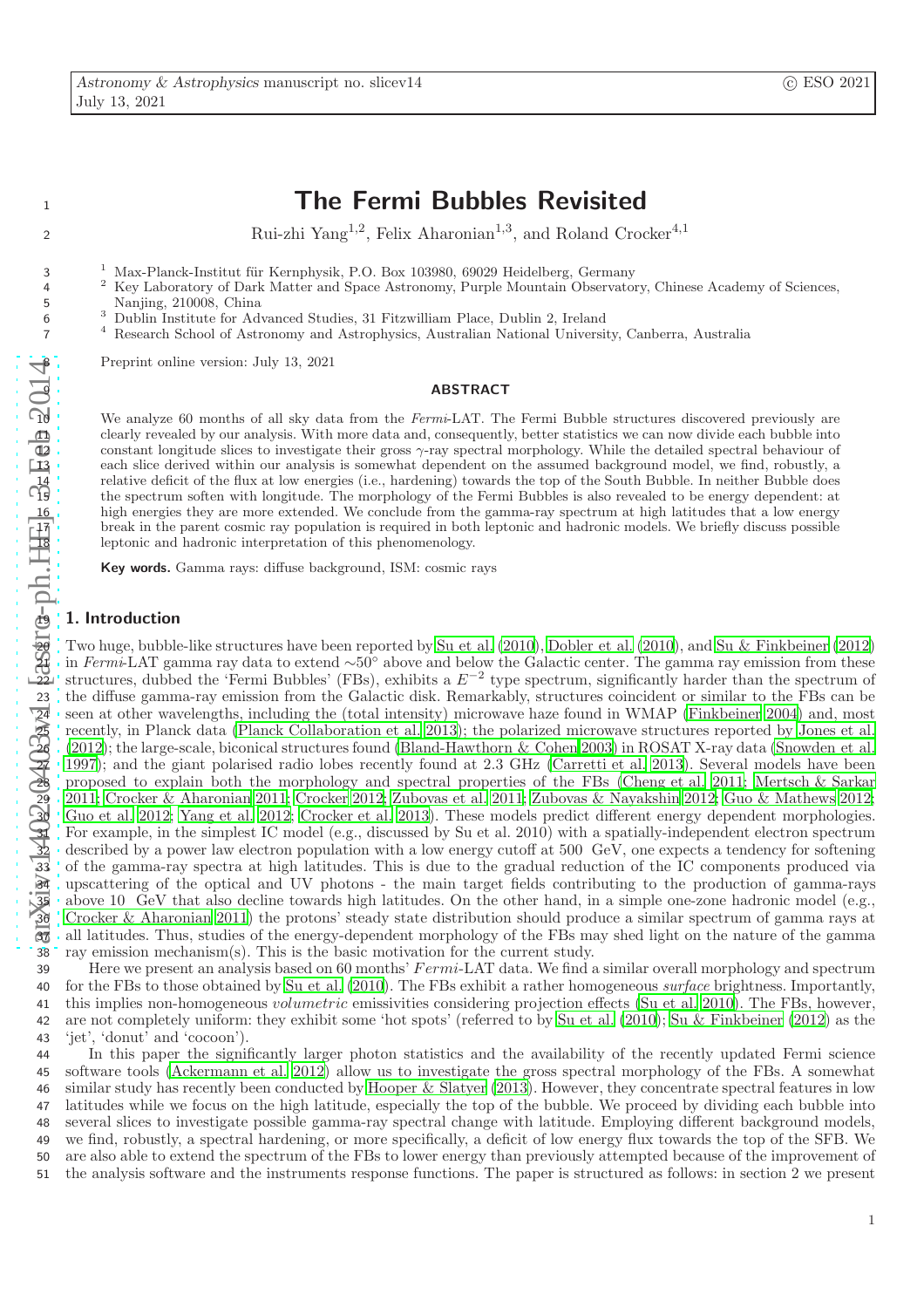the results of our data analysis, in section 3 we discuss the fitting of leptonic and hadronic models to the gamma ray data, and in section 4 we set out our conclusions.

## 2. Data Analysis

55 We use the publicly-available data obtained by the Fermi-LAT in the gamma-ray energy interval from 100 MeV to 300 GeV over the period of 4 Aug 2008 and 17 July 2013 (MET 239557417 - MET 395797613). To avoid contamination from 57 charged particles we use the ULTRACLEAN data set in the analysis. We adopt the instrument response function version P7V6 [\(Ackermann et al. 2012\)](#page-7-16). All events are binned in the all-sky map in HEALPIX format with NSIDE=256. The sources in the  $2^{nd}$  Fermi catalog [\(Abdo et al. 2012\)](#page-7-18) are subtracted from the counts map using the flux in the catalog. 60 To take into account the energy dependent point spread function (PSF) of the  $Fermi<sub>LAT</sub>$ , we use the functional form [1](#page-1-0) described in the LAT homepage<sup>1</sup> when masking sources in the catalog.

 We use a likelihood method for determining the FBs' apparent morphology and spectral features for different diffuse 64 emission templates. The likelihood function has the form  $log(L) = \sum_{k_i} log(\mu_i) - \mu_i - log(k_i!)$ , where k is the number 65 of photons in the *i*-th bin in the counts map and  $\mu_i$  is the predicted number of photons within a particular linear combination of the templates. The sum is over all the spatial bins in the map. The likelihood function is determined in different energy bins to derive the energy spectrum. For fitting different energy bins, rather than smoothing the map to an universal FWHM (full width at half maximum) as used in [Su et al. \(2010\)](#page-7-0), we only smooth the diffuse templates with the Fermi PSF and then fit the counts map as a linear combination of these smoothed diffuse templates. The normalization of each diffuse template is left free in the likelihood fitting. We do not assume a priori the existence of a 71 pair of bubble-like structures. We only use the spatial templates for  $\pi^0$  decay and IC gamma-rays generated by GALPROP [\(Vladimirov et al. 2011\)](#page-8-3) in addition to the isotropic template related to the extragalactic gamma ray background and cosmic ray contamination. Finally, we take into account the large diffuse structure high above the plane to Galactic north which may be connected with the nearby ISM feature Loop 1 [\(Su et al. 2010\)](#page-7-0). In generating the diffuse templates with GALPROP, we adopt the default Galdef webrun setting, the 2D plane diffusion model that was tuned to fit the ACE data.

 After subtracting the best-fit linear combination of the diffuse templates, we find residual maps. By summing over all energy bins above 1 GeV we obtain the image in Fig. [1](#page-2-0) in which two bubble-like structures are clearly seen. Next we generate spatial templates for the FBs from the residual map. In the second step of our analysis these Bubble templates are included. We employ the likelihood method mentioned above once again and obtain the spectrum of all the diffuse templates.

To derive the spectrum in different parts of the FBs, we divide the SFB  $(-55° < b < -25°)$  into four slices and the 83 North Fermi Bubble  $(25<sup>°</sup> < b < 50<sup>°</sup>; 'NFB')$  into three. To avoid contamination from the Galactic plane, in the fitting we mask out the inner  $\pm 25^{\circ}$  region. The position of each analysis slice can be found in Fig. [3.](#page-3-0) The SED of each slice is shown in Fig. [2](#page-2-1) where the numbers 1 to 4 run from lowest to highest latitude. From the SEDs it is evident that the spectrum of the highest southern slice is in deficit at low energies relative to the other slices. It is important to note that this same slice suffers little from geometric projection effects and is thus a true reflection of the spectrum at the top of the SFB. The spectrum at the top of the SFB is, therefore, significantly different from that in the interior. Fig. [3](#page-3-0) reveals the different morphologies of the FBs in different energy bins; at high energies the SFB is clearly more extended than at low energies. This is highlighted in Fig. [4.](#page-3-1) It should also be noted that in the top slice of the SFB (South 4) there are no 91 known point sources from the  $2^{nd}$  Fermi catalog, making our conclusion about the spectral variation quite robust.

 Regarding the energy-dependent morphology of the FBs, we also flag the following point to be dealt with in further work: as evident from figs. [3](#page-3-0) and [4,](#page-3-1) the SFB is also relatively more extended to Galactic west at high energies than low energies implying a spectral hardening going from east to west. As far as we are aware, no model for the FBs currently accounts for this effect. It is interesting that, because of this extension to the west, at high energies, the FBs come to 96 more closely resemble the polarised radio lobes detected at [2](#page-1-1).3 GHz (Carretti et al.  $(2013)^2$ ).

 Accurate determination of the morphology and spectral features of the Bubbles strongly depends on reliable modeling of the diffuse background. Unfortunately, because of uncertainties in the distributions of cosmic rays and interstellar gas, our knowledge about the diffuse gamma-ray background is imperfect. In such circumstances, one can only introduce 100 different templates that instantiate different estimates of the background and try to derive the true Bubble flux with them using a likelihood method. Unfortunately, different choices of background templates alter the final result significantly and this may lead to significant systematic errors. To study such possible errors, we investigate the 128 GALPROP models listed by [Ackermann et al. \(2012\)](#page-7-19). The aim of [Ackermann et al.](#page-7-19) [\(2012\)](#page-7-19) was to study the origin and propagation of cosmic-rays and the distribution of the interstellar medium by simultaneously fitting diffuse gamma ray emission and cosmic ray data. Although all their models underestimate the GeV emission at low latitudes [\(Ackermann et al. 2012](#page-7-19)), 106 this has little influence on our results given our masking of the inner  $\pm 25^\circ$  when deriving spectra. The 128 models 107 are different in cosmic ray (CR) source distribution, CR halo size, HI spin temperature and  $E(B - V)$  magnitude cut. 108 Following perusal of the the online material for [Ackermann et al. \(2012](#page-7-19)), we found that 64 models with  $z = 8$  kpc and  $z = 10$  kpc do not fit the  ${}^{9}Be/{}^{10}Be$  data well (the derived curves fall outside of the error bars of nearly all the data

 http://fermi.gsfc.nasa.gov/ssc/data/analysis/documentation/

Cicerone/Cicerone LAT IRFs/IRF PSF.html

<span id="page-1-1"></span><span id="page-1-0"></span>RMC thanks Ettore Carretti for raising this point in conversation.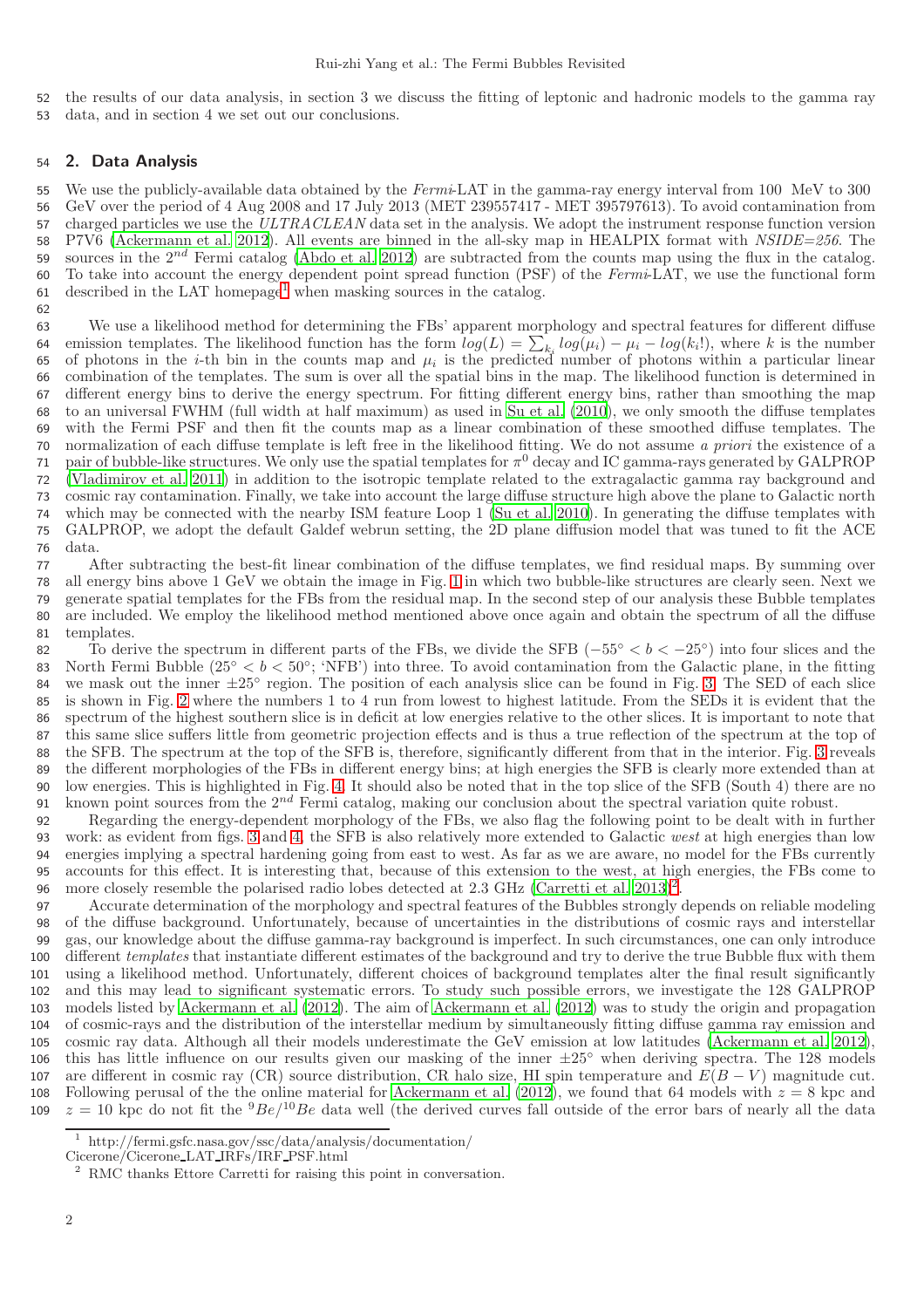Rui-zhi Yang et al.: The Fermi Bubbles Revisited



<span id="page-2-0"></span>Fig. 1. The residual map above 2 GeV. Background subtraction is described in the text. Two bubble-like structures can be seen. To render the picture clearer we mask the bright Galactic plane  $|b| < 5^{\circ}$ .



<span id="page-2-1"></span>Fig. 2. SEDs of different slices of the North and South FBs. The numbers 1 to 4 run from low to high latitudes. Left panel: North Bubble (NFB), Right panel: south Bubble (SFB).

110 points), where z is the height of the CR halo. Therefore we abandon these, and investigate the other 64 models as diffuse 111 emission templates.

 With the same procedure as described above, we find the SEDs in different slices with all chosen templates; the results are summarized in Fig. [5.](#page-3-2) Because of the large systematic errors, we may not claim a deficit at low energies and high latitude in the NFB. However, in the SFB the low energy deficit of the top slice is significant for every template. It should be noted that, due to the slight differences in overall flux normalisation for the different templates choices, differences of spectral shape are smeared out if we plot them all together as in Fig. [5](#page-3-2) which, therefore, suggests a smaller difference between the top and bottom slices than exists in reality. In Fig. [6](#page-4-0) we show 8 examples of SEDs for the slices in the SFB which give the extreme cases of the gamma ray flux. From these individual examples the low energy deficit in the top slice is much more evident. Results for the northern slices are also shown in Fig. [7](#page-5-0) which reveal the low energy part of the top slice has very large uncertainties. The large systematics in the NFB are likely due to the fact that it is partially coincident with the extended Loop 1 structure whose physical origin and exact morphology and spectral features are still uncertain.

# 123 3. Discussion

124 The gamma-ray residual maps obtained in the current study – based on six years' Fermi-LAT data – confirm that the surface brightness of each bubble is homogeneous at a gross level. This implies that the volumetric emissivity is not homogeneous, otherwise we would detect a higher brightness in the center of each bubble due to projection [\(Su et al.](#page-7-0) [2010](#page-7-0)). One possible explanation of this may be higher turbulence in the bubbles' edges generating more efficient particle acceleration or stronger confinement of high energy particles there with a resulting increase in the local gamma ray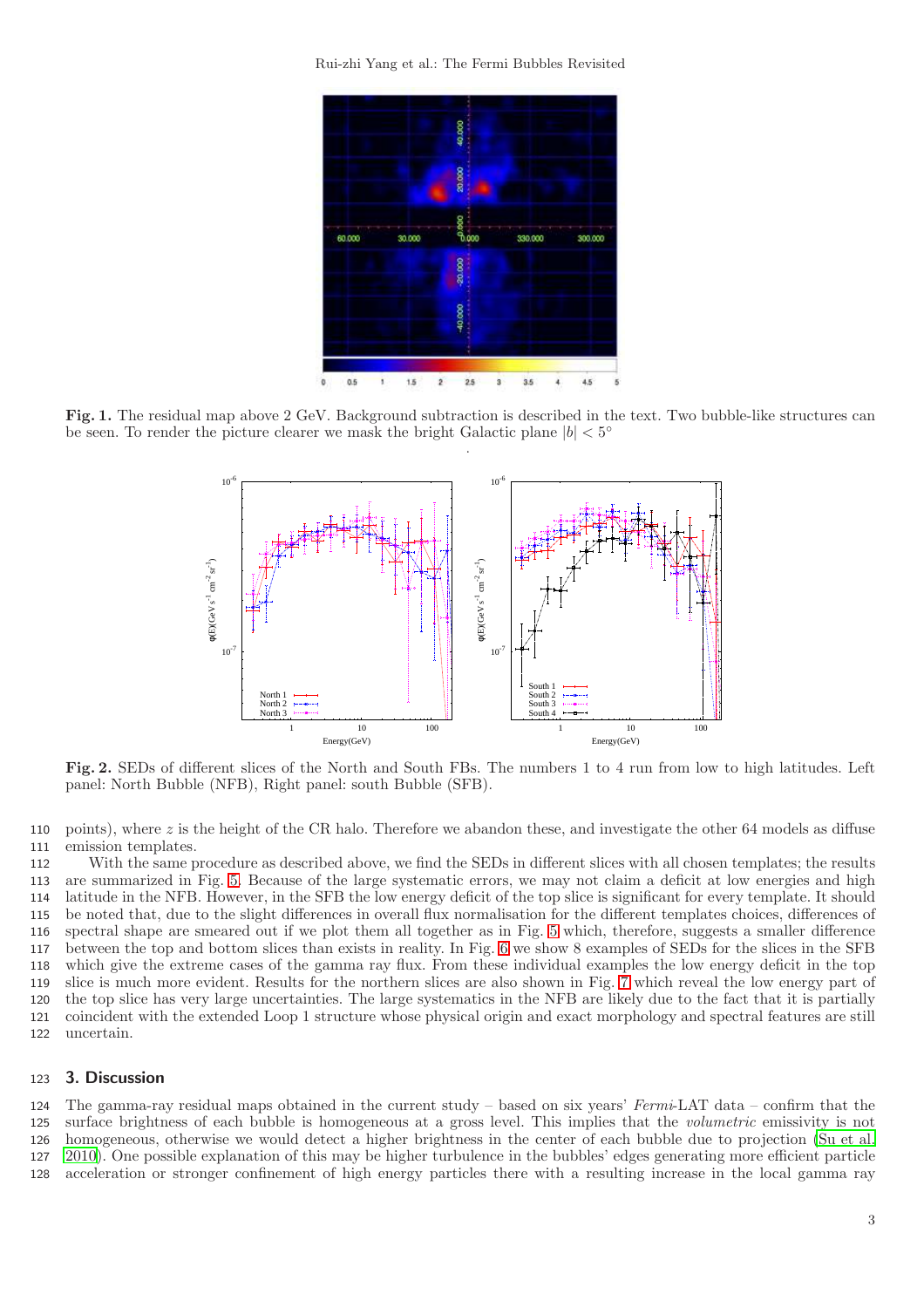

<span id="page-3-0"></span>Fig. 3. Residual maps for different energy bins. The left and right panels correspond to energy intervals 1 − 2 GeV and  $10-30 \text{ GeV}$ , respectively. The inner disk of the Galaxy (|b| < 2<sup>o</sup>) is masked. The boxes laid over the residual maps show the position of each slice.



<span id="page-3-1"></span>Fig. 4. Zoom in of Fig. [3](#page-3-0) for the SFB region. Left panel  $1 - 2$  GeV and right panel  $10 - 30$  GeV.



<span id="page-3-2"></span>Fig. 5. The SEDs for the seven slices with all 64 templates we use in our analysis. The shaded areas span all derived SEDs. The left panel is for the NFB while the right is for the SFB.

129 emissivity; alternatively, in a non-saturation hadronic model, higher gas densities towards the edges may have the same 130 effect [\(Crocker et al. 2013\)](#page-7-15).

131 Below we assume the low energy deficit of the gamma ray spectrum at high latitudes found above is a real effect and 132 discuss its possible implications.

134 To simplify our modeling, we assume each bubble is a sphere with a radius 3.4 kpc. The 2-d projection of each 135 bubble can be approximated as a half sphere in the region  $b > 30°$  for the NFB and  $b < -30°$  for the SFB. The

133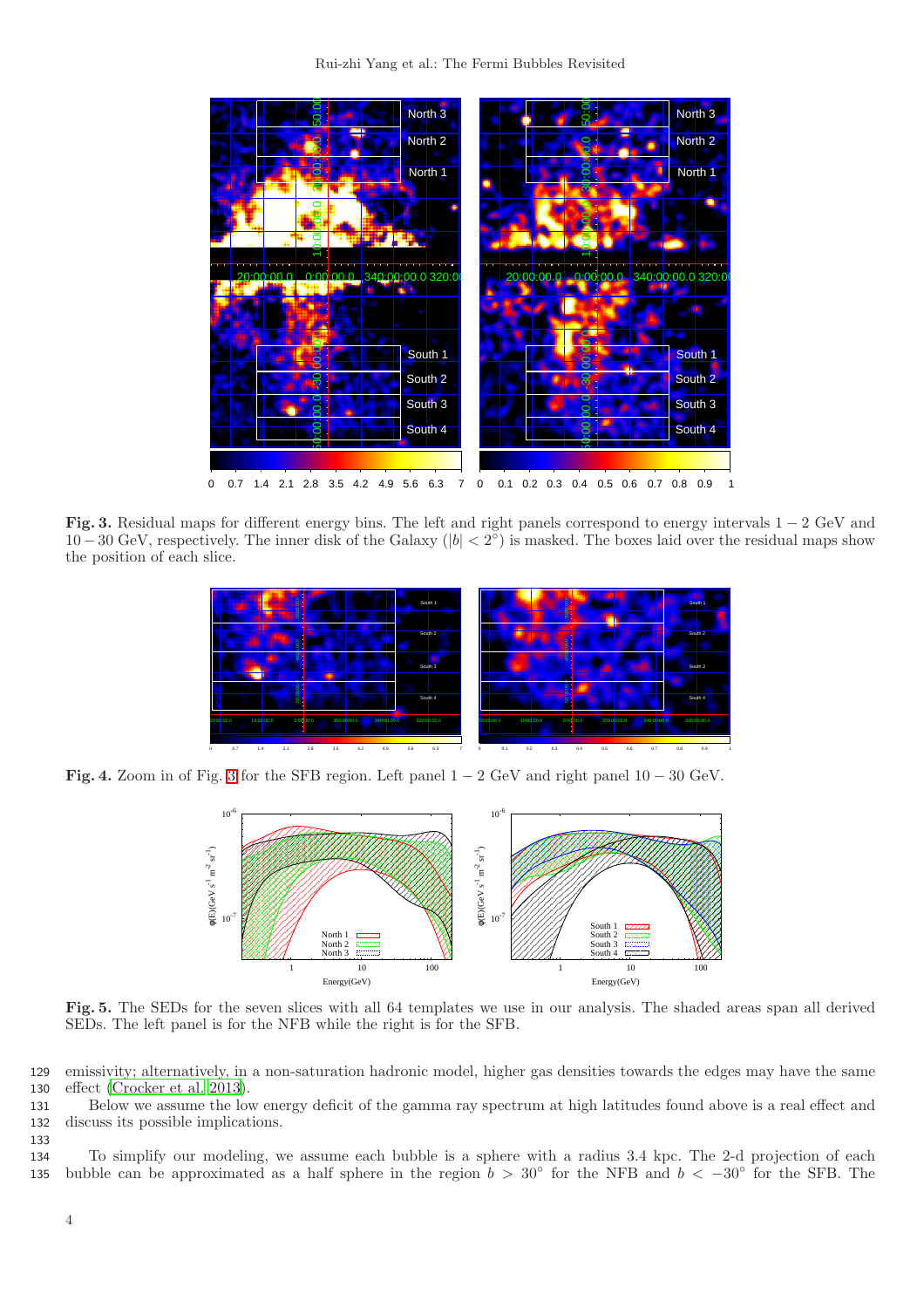

<span id="page-4-0"></span>Fig. 6. Six examples of SEDs for slices in the SFB.

136 center of each bubble is located at  $(0.0,\pm 5\text{kpc})$  in Galactic coordinates. Assuming an *intrinsic* north-south symmetry, 137 we only analyse the SFB and, to reveal most starkly the spectral change with latitude, we consider only slice South 1 138  $(-33° < b < -25°)$  and South 4  $(-55° < b < -47°)$  in detail. Slice South 1 covers the center of the SFB. We use the ISRF value in Galprop at  $(0.0,5 \text{ kpc})$  for the average value of the slice South 1 in the calculation,  $w_{IR} = 0.18 \text{ eV/cm}^3$ 139 140 and  $w_{opt} = 0.9 \text{ eV/cm}^3$ . The height of South 4 is about 7 kpc, thus we adopt the ISRF energy density from Galprop 141 at  $(0.0.7 \text{ kpc})$ ,  $0.7 \text{ eV/cm}^3$  for the optical component and  $0.15 \text{ eV/cm}^3$  for the IR component. The IR and optical 142 photon fields are modeled as diluted blackbody (gray body) spectra with temperatures of 100 K and 5000 K, respectively. 143

 In the hadronic scenario, motivated by the relative low energy deficit of the gamma ray flux in the top slice, we fit the SED in South 1 with a pure power law proton spectrum while for South 4 we use a power law with a low energy break that we find needs to be at 20 GeV to fit the data. We assume the proton flux below the break is zero for simplicity (see Fig. [8\)](#page-6-0). Our results are shown in Fig. [9.](#page-7-23) The required low energy break may arise naturally due to energy-dependent diffusion effects in a non-steady-state scenario: given South 4 is far from the (assumed) injection source in the plane, it may be that only high energy particles (which diffuse faster) have had time to travel there since a previous injection event or given the age of the structure. The formalism describing these energy-dependent diffusion effects can be found in [Aharonian & Atoyan \(1996\)](#page-7-24) where both impulsive and continuous injection cases are described. The position of the low energy break can be estimated by equating the age of the bubble (or the time since a previous burst) with the diffusion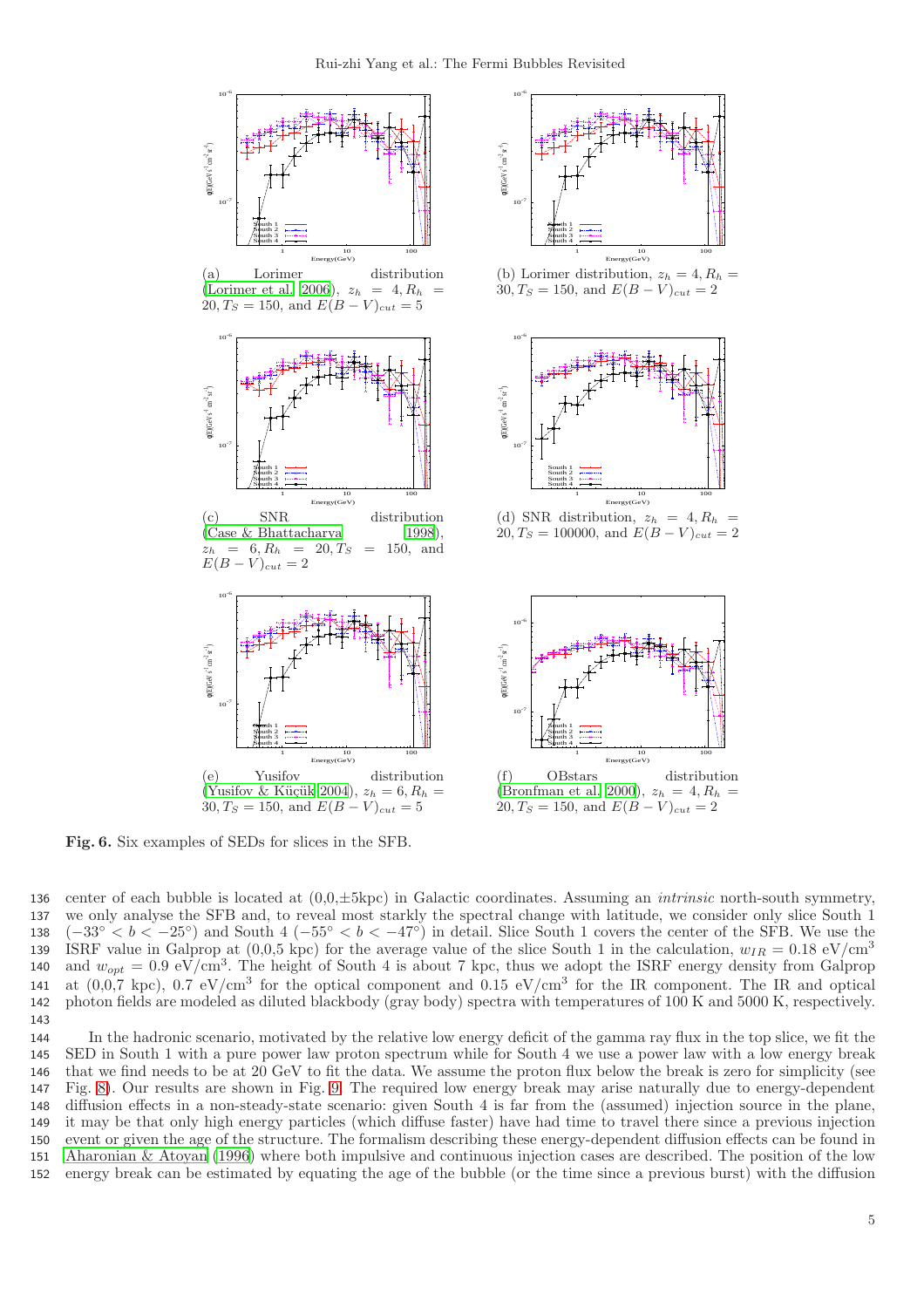

<span id="page-5-0"></span>Fig. 7. Six examples of SEDs for slices in the NFB.

153 time, i.e., the beak energy is  $E_{\text{bk}} \simeq (d^2/(D_0 t))^{\frac{1}{\delta}}$ , where d is the distance of the top slice from the injection source, t is 154 the age of the bubble (or burst) and  $D(E) = D_0 E^{\delta}$  is the energy dependent diffusion coefficient. If we assume protons 155 are injected at the Galactic center,  $d$  is about 7 kpc. Notice that in the kinetic equations which govern proton diffusion 156 only the combination  $D_0$  t appears. Thus any timescale can be obtained if we tune the diffusion coefficient  $D_0$ . If  $D(E)$ 157 takes a value similar to that in the Galactic plane, say  $4 \times 10^{28}$  cm<sup>2</sup> s<sup>-1</sup> at 1 GeV and  $\delta = 0.3$ , the age of the FBs should 158 be  $t \sim 10^8$  yr (cf. [Crocker et al. 2013\)](#page-7-15). Alternatively, if there is continuous proton injection into the FBs over  $10^{10}$  yrs 159 we need a rather small diffusion coefficient,  $D_0 \sim 10^{26}$  cm<sup>2</sup> s<sup>-1</sup> at 1 GeV, which is about 1/100 of that in the Galactic 160 plane.

161 If we assume the injection is impulsive and the ISM density is  $0.005 \text{ cm}^{-3}$  the total energy in protons needed to light the Bubbles is of the order  $10^{56}$  erg. Note that if we assume the simple geometry mentioned above and a magnetic field 163 B ∼ 10  $\mu$ G as suggested by [Carretti et al. \(2013](#page-7-8)), then the energy densities of cosmic rays and magnetic fields are close 164 to equipartition. A burst-like injection event requires that the duration of the injection is much smaller than the age of 165 the structure which is  $t \sim 10^8$  yr (for  $D_0 = 4 \times 10^{28}$  cm<sup>2</sup> s<sup>-1</sup> at 1 GeV), i.e., the duration of the injection event would 166 have to be of order  $10^7$  yr or less in this case. Then the injection rate is of the order  $10^{41}$  erg/s, two orders of magnitude 167 larger than the the X-ray luminosity of a X-ray reflection nebulae near the Galactic center (e.g., [Gando Ryu et al. 2012](#page-7-25)), 168 but still only one thousandth of the Eddington Luminosity of Sgr  $A^*$ , ~ 5 × 10<sup>44</sup> erg/s.

 A possible concern for an energy-dependent diffusion scenario is that, in the high energy range for which the diffusion length is much larger than the distance to the source, the predicted proton density should be the same at all latitudes 171 for the impulsive case, or scale as  $1/R$  (where R is the distance to the injection source) for the continuous case. Thus, given the (expected) relatively smaller line of sight through the top of the SFB, one naively anticipates that the gamma ray flux in South 4 is smaller than that in South 1. The observed data reveal a similar total flux in both slices at high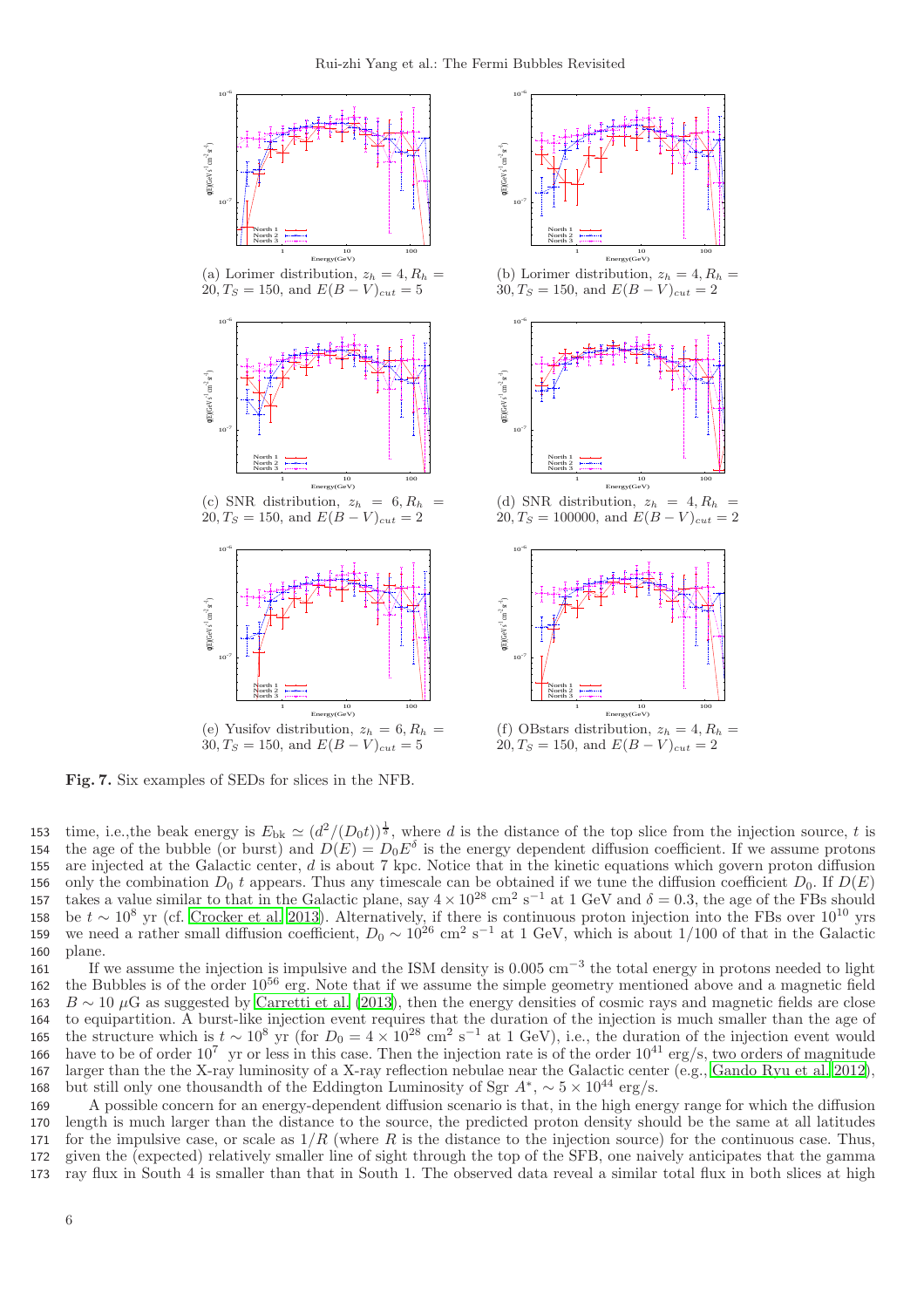

<span id="page-6-0"></span>Fig. 8. Assumed CR proton (left) and electron (right) distributions in Slices 1 and 4 of the SFB

 energy, however. One possible resolution to this tension may be that the target gas density is higher at high latitudes. It is also likely that the geometry of the FBs is different from our simple assumption of sphericity thereby entailing non-trivial projection effects.

.

 In a leptonic scenario the low energy deficit of gamma ray flux in the top slice also requires a corresponding low energy break in the electron distribution (see Fig. [8](#page-6-0) right). This can, again, be produced by several mechanisms. Firstly, the energy-dependent diffusion effects mentioned above also work for electrons in principle (cf. [McQuinn & Zaldarriaga](#page-7-26) [2011](#page-7-26)). However the much faster cooling of electrons relative to protons tends to prevent such effects playing an important 182 role. To fit the high energy gamma ray data we need TeV electrons, whose cooling time scale is about  $10^5$  yrs in the 183 circumstances of the FBs. Thus, even if we assume very fast diffusion with the diffusion coefficient of  $4 \times 10^{29}$  cm<sup>2</sup>/s at 184 1 GeV (and an index of 0.6), the diffusion distance of TeV electrons in  $10^5$  yrs is only 2 kpc, significantly less than the distance of South 4 from the plane (which is more than 5 kpc). This implies high energy electrons accelerated at low latitudes can never reach South 4 and, as a result, if we want to explain the radiation of the FBs in a leptonic scenario, the electrons should be accelerated in situ.

 The second problem related to electrons concerns the interpretation of the very hard energy spectrum of radiation below 5 GeV. Such a hard spectrum formally can be explained by assuming a low energy break in the electron spectrum. However, if the electrons are cooled, no matter how hard the injection spectrum is, because of the radiative  $(dE/dt \sim E^2)$  type) losses the resulted steady-state distribution below the break in the injection spectrum, will have have a standard,  $E^{-2}$  power law-spectrum. The latter will result in IC gamma-ray spectrum with a photon index 1.5 which is still not sufficient to explain the observed gamma-ray spectrum of South 4; below 5 GeV the photon index of the latter is as small as 1. One can formally overcome this problem assuming that the electrons stay uncooled in FBs. However in order to reproduce the break in the gamma-ray spectrum, one would need a corresponding break at 100 GeV. The corresponding synchrotron cooling time at this energy,  $t \sim 8 \times 10^5 \left(\frac{100 \text{ GeV}}{E}\right)$ 197 synchrotron cooling time at this energy,  $t \sim 8 \times 10^5 \left( \frac{100 \text{ GeV}}{E} \right) \left( \frac{B}{10 \mu \text{G}} \right)^{-2}$  yr, appears significantly shorter than the age of FBs within any reasonable model of the latter. Thus we need very efficient continuous acceleration acceleration of electrons which would dominate over the rate of energy losses and in that way keep very hard the steady-state spectrum. 200 This in principle can be realized with stochastic acceleration which can produce Maxwellian type steady-state energy 201 distribution of electrons. Indeed adopting an electron distribution like  $N(E) \sim E^2 exp(-E/E_0)$  with  $E_0 = 300$  GeV, we can have a reasonable fit to the detected gamma-ray spectrum in South 4, as it is shown in Fig. [9.](#page-7-23) For comparison, we also show IC emission at the position of South 1 and South 4 by adopting a broken power law electron distribution with an index 2 below the break at 200 GeV and 3 above. The results fit the SED of South 1 well, but fail to fit that of South 4, which are also shown in Fig. [9.](#page-7-23)

 Anisotropy effects may, in principle, increase the IC gamma ray flux at high latitudes since most of seed photons come from regions in the Galactic plane; thus gamma-rays we detect at high latitudes are a result of (almost) head-on collisions. To probe this effect we use the formalism described in [Moskalenko & Strong \(2000\)](#page-7-27). The enhancement factor is defined by the flux ratio of the anisotropic IC to the isotropic IC assuming the the same ISRF energy density. Results for the positions of South 1 and South 4 are shown in Fig. [9.](#page-7-23) We can see that although the anisotropic IC effect may cause a spectral a hardening, however the difference between South 1 and South 4 is rather small, less than 10%. It appears not sufficient to explain the very hard spectrum of South 4.

### 4. Summary

 In this paper we re-analyze the Fermi-LAT data covering the FB region. With an improved instrumental response function and more data, we are able to extend the previously obtained spectrum to lower energies. Furthermore we divide each bubble into slices to investigate possible variation of the spectrum with latitude. Given the improved data, for the first time, we can determined robustly that the spectrum of the top of South Bubble drops appreciably at low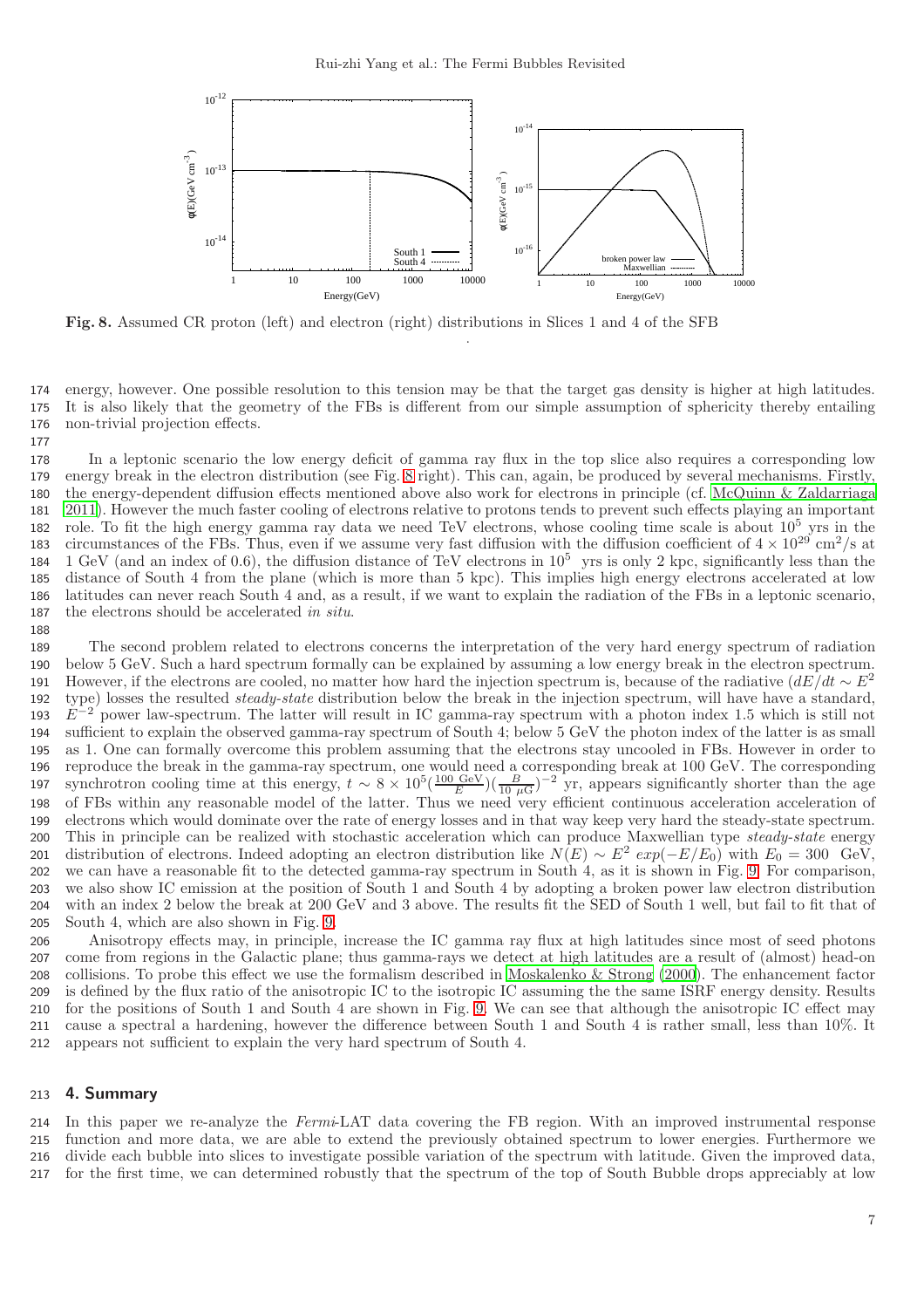

<span id="page-7-23"></span>Fig. 9. Left and Middle panel: Fitting the FBs' SED with the hadronic model (left panel) and the leptonic model (middle panel) described in the text. The red curve shows the fitted spectrum and the red hatched region spans all spectra resulting with from different templates for South 1; blue curve and hatched region are for South 4. For leptonic models, for South 1 we assume the broken power law described in the text and the ISRF value given by GALPROP. For South 4, the black curve is for the same broken power law with the ISRF floating while for the gray curve we use the ISRF in GALPROP at the position of South 4 and a Maxwellian type electron distribution with  $E_{\rm bk} = 300$  GeV. In our hadronic scenario energy dependent diffusion effects are considered as described in the text. Right panel: The enhancement factor due to anisotropic IC. The IR and Opt/UV components of the ISRF have effective temperatures of 100 K and 5000 K, respectively. Results for  $z = 5$  kpc and  $z = 7$  kpc are shown (approximate heights of South 1 and South 4 above the Galactic plane).

218 energies relative to the spectrum determined at lower latitudes. We also show that the morphology of the South Bubble 219 is energy dependent; at high energy the structure is relatively more extended to both Galactic south and west.

 We have also investigated the influence of different choices of background model on the results of our analysis. We found that background models may significantly alter the apparent gamma-ray signal from the FBs. Nevertheless, the spectral hardening with latitude in the South Bubble remains a robust result. In neither Bubble do we find a spectral steepening with latitude.

 The relative suppression of the low energy gamma ray spectrum may be explained within a hadronic model for the FBs wherein energy-dependent diffusion leads to a relative deficit of low energy protons at high latitudes. Specifically, if protons are injected in the plane, the finite age of the FBs may only allow high energy protons to propagate to high latitude thereby predicting a gradual hardening of the gamma ray spectrum with latitude.

 In leptonic models the fast cooling of electrons means they cannot move too far from their accelerators and distributed acceleration inside the FBs seems to be favored. For the case of stochastic acceleration the maximal electron energy might be expected to be 1 TeV, implying the optical/UV and IR component of the ISRF may play an important role in gamma ray production inside the FBs. However, the attenuation of these components of the ISRF at high latitudes is, at least naively, in conflict with the observed hardening of the gamma ray spectrum in the highest slice of the South Bubble unless a very specific electron spectrum evolution is realized. 234

#### 235 References

- <span id="page-7-18"></span>236 Abdo et al. 2012, Astrophys.J.Suppl., 199, 31
- <span id="page-7-19"></span>237 Ackermann, M., Ajello, M., Atwood, W. B., et al. 2012, ApJ, 750, 3<br>238 Ackermann, M. et al. 2012, Astrophys.J.Suppl., 203, 4
- <span id="page-7-16"></span>238 Ackermann, M. et al. 2012, Astrophys.J.Suppl., 203, 4<br>239 Aharonian, F. A. & Atoyan, A. M. 1996, A&A, 309, 9.
- <span id="page-7-24"></span>239 Aharonian, F. A. & Atoyan, A. M. 1996, A&A, 309, 917<br>240 Bland-Hawthorn, J. & Cohen, M. 2003, ApJ, 582, 246
- <span id="page-7-6"></span>240 Bland-Hawthorn, J. & Cohen, M. 2003, ApJ, 582, 246
- <span id="page-7-22"></span>241 Bronfman, L., Casassus, S., May, J., & Nyman, L.-Å. 2000, A&A, 358, 521
- <span id="page-7-8"></span>242 Carretti, E., Crocker, R. M., Staveley-Smith, L., et al. 2013, Nature, 493, 66
- <span id="page-7-21"></span>243 Case, G. L. & Bhattacharya, D. 1998, The Astrophysical Journal, 504, 761<br>244 Cheng, K.-S., Chernyshov, D. O., Dogiel, V. A., Ko, C.-M., & Ip, W.-H. 20
- <span id="page-7-9"></span>244 Cheng, K.-S., Chernyshov, D. O., Dogiel, V. A., Ko, C.-M., & Ip, W.-H. 2011, ApJ, 731, L17
- <span id="page-7-12"></span>245 Crocker, R. M. 2012, MNRAS, 423, 3512<br>246 Crocker, R. M. & Aharonian, F. 2011, P.
- <span id="page-7-11"></span>246 Crocker, R. M. & Aharonian, F. 2011, Physical Review Letters, 106, 101102<br>247 Crocker B. M. Bicknell G. V. Carretti E. Hill A. S. & Sutherland B. S.
- <span id="page-7-15"></span>247 Crocker, R. M., Bicknell, G. V., Carretti, E., Hill, A. S., & Sutherland, R. S. 2013, ArXiv e-prints
- <span id="page-7-1"></span>248 Dobler, G., Finkbeiner, D. P., Cholis, I., Slatyer, T., & Weiner, N. 2010, ApJ, 717, 825
- <span id="page-7-3"></span>Finkbeiner, D. P. 2004, ApJ, 614, 186
- <span id="page-7-25"></span>250 Gando Ryu, S., Nobukawa, M., Nakashima, S., et al. 2012, ArXiv e-prints
- <span id="page-7-13"></span>251 Guo, F. & Mathews, W. G. 2012, ApJ, 756, 181<br>252 Guo, F. Mathews, W. G. Dobler, G. & Ob, S.
- <span id="page-7-14"></span>252 Guo, F., Mathews, W. G., Dobler, G., & Oh, S. P. 2012, ApJ, 756, 182
- <span id="page-7-17"></span>253 Hooper, D. & Slatyer, T. R. 2013, Physics of the Dark Universe, 2, 118
- <span id="page-7-5"></span>254 Jones, D. I., Crocker, R. M., Reich, W., Ott, J., & Aharonian, F. A. 2012, ApJ, 747, L12
- <span id="page-7-20"></span>255 Lorimer, D. R., Faulkner, A. J., Lyne, A. G., et al. 2006, MNRAS, 372, 777<br>256 McQuinn, M. & Zaldarriaga, M. 2011, MNRAS, 414, 3577
- <span id="page-7-26"></span>256 McQuinn, M. & Zaldarriaga, M. 2011, MNRAS, 414, 3577
- <span id="page-7-10"></span>257 Mertsch, P. & Sarkar, S. 2011, Mem. Soc. Astron. Italiana, 82, 876
- <span id="page-7-27"></span>258 Moskalenko, I. V. & Strong, A. W. 2000, ApJ, 528, 357
- <span id="page-7-4"></span>259 Planck Collaboration, Ade, P. A. R., Aghanim, N., et al. 2013, A&A, 554, A139<br>260 Snowden, S. L., Egger, R., Freyberg, M. J., et al. 1997, Ap.J. 485, 125
- <span id="page-7-7"></span>260 Snowden, S. L., Egger, R., Freyberg, M. J., et al. 1997, ApJ, 485, 125<br>261 Su. M. & Finkbeiner, D. P. 2012. ApJ, 753, 61
- <span id="page-7-2"></span>261 Su, M. & Finkbeiner, D. P. 2012, ApJ, 753, 61
- <span id="page-7-0"></span>262 Su, M., Slatyer, T. R., & Finkbeiner, D. P. 2010, ApJ, 724, 1044